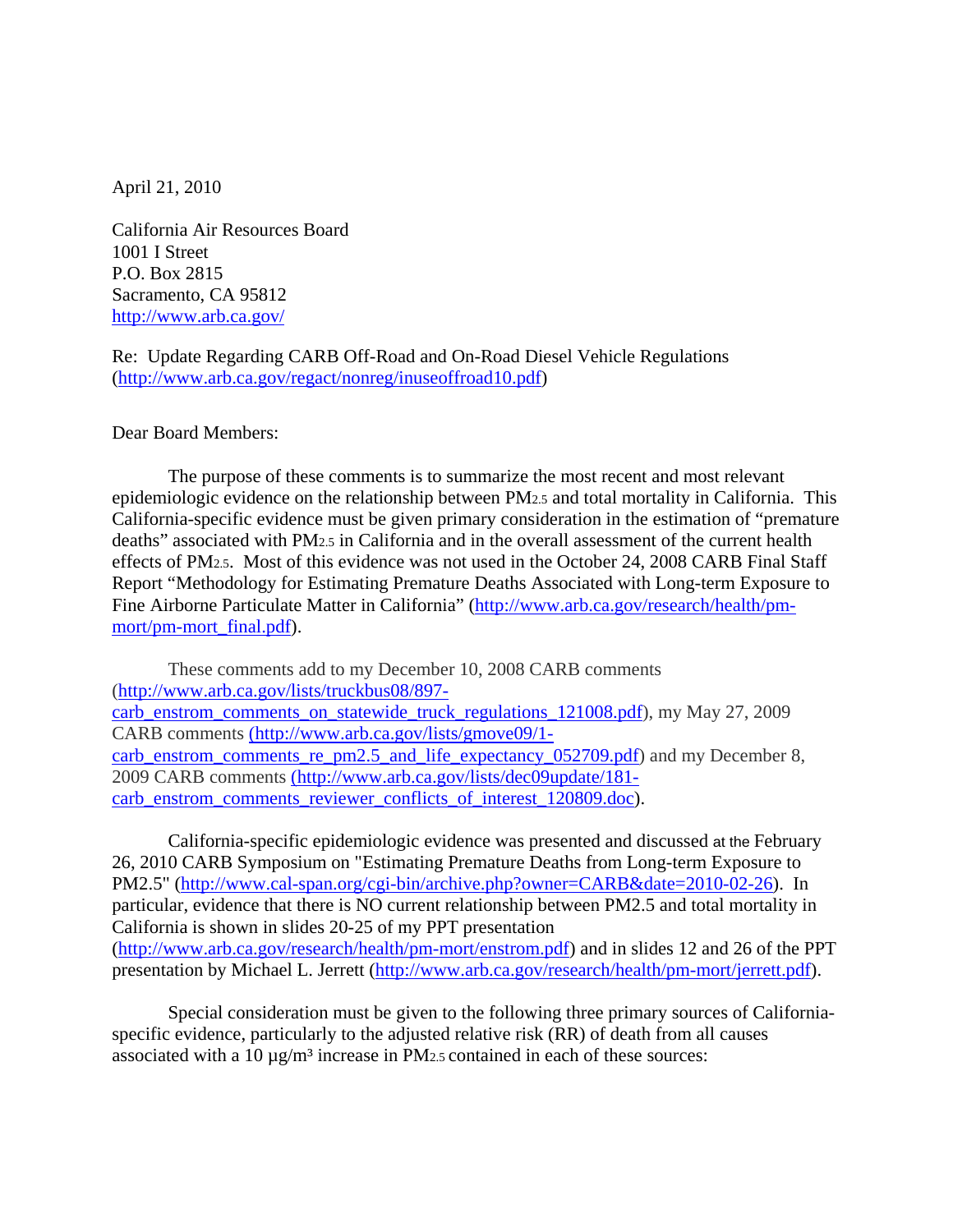1) December 15, 2005 *Inhalation Toxicology* paper, "Fine Particulate Air Pollution and Total Mortality Among Elderly Californians, 1973-2002," by James E. Enstrom (Enstrom 2005) [\(http://www.arb.ca.gov/planning/gmerp/dec1plan/gmerp\\_comments/enstrom.pdf\)](http://www.arb.ca.gov/planning/gmerp/dec1plan/gmerp_comments/enstrom.pdf). This paper is based on 36,000 elderly California residents in the California Cancer Prevention Study (CA CPS I) and Table 7 shows the relationship between PM<sub>2.5</sub> and total mortality is  $RR = 0.997 (0.978$ -1.016) for 1983-2002.

2) February 26, 2010 unpublished results from the ongoing analysis of 95,000 California residents in the 1982 ACS Cancer Prevention Study (CPS II) by Michael L. Jerrett (Jerrett 2010) [\(http://www.arb.ca.gov/research/health/pm-mort/jerrett.pdf\)](http://www.arb.ca.gov/research/health/pm-mort/jerrett.pdf). These results were presented at the February 26, 2010 CARB Symposium cited above. As best as can be interpreted from slides 12 and 26 of the Jerrett PPT presentation, the relationship between PM2.5 and total mortality is RR  $\sim$ 0.994 (0.965-1.025) during 1982-2000.

3) March 2010 *Environmental Health Perspectives* paper, ["Long-Term Exposure to](http://ehsehplp03.niehs.nih.gov/article/fetchArticle.action?articleURI=info%3Adoi%2F10.1289%2Fehp.0901181)  [Constituents of Fine Particulate Air Pollution and Mortality: Results from the California](http://ehsehplp03.niehs.nih.gov/article/fetchArticle.action?articleURI=info%3Adoi%2F10.1289%2Fehp.0901181)  [Teachers Study](http://ehsehplp03.niehs.nih.gov/article/fetchArticle.action?articleURI=info%3Adoi%2F10.1289%2Fehp.0901181)**,"** by Bart Ostro, Michael Lipsett, Peggy Reynolds, Debbie Goldberg, Andrew Hertz, Cynthia Garcia, Katherine D. Henderson, Leslie Bernstein (Ostro 2010) [\(http://ehsehplp03.niehs.nih.gov/article/fetchArticle.action?articleURI=info%3Adoi%2F10.1289](http://ehsehplp03.niehs.nih.gov/article/fetchArticle.action?articleURI=info%3Adoi%2F10.1289%2Fehp.0901181) [%2Fehp.0901181\)](http://ehsehplp03.niehs.nih.gov/article/fetchArticle.action?articleURI=info%3Adoi%2F10.1289%2Fehp.0901181). Key results on 45,000 female California teachers from this paper were presented at the February 26, 2010 CARB Symposium by Michael L. Jerrett [\(http://www.arb.ca.gov/research/health/pm-mort/jerrett.pdf\)](http://www.arb.ca.gov/research/health/pm-mort/jerrett.pdf). As best as can be interpreted from slide 26 of the Jerrett PPT presentation, the relationship between PM2.5 and total mortality is  $RR \sim 1.8$  (1.6–2.0) during 2002-2007. This RR, which is specific to this cohort of female teachers, is unusually large for PM2.5 relationships and requires further examination and explanation.

The Enstrom 2005 and Jerrett 2010 results have by far the largest statistically weight and when these results are combined by the standard meta-analysis procedure the summary relationship between PM<sub>2.5</sub> and total mortality is  $RR = 0.996 (0.980 - 1.012)$ . The meta-analysis procedure is described and illustrated in my March 1, 2006 *Inhalation Toxicology* paper [\(http://www.scientificintegrityinstitute.org/IT030106.pdf\)](http://www.scientificintegrityinstitute.org/IT030106.pdf). Including the Ostro 2010 results with the Enstrom 2005 and the Jerrett 2010 results in the meta-analysis slightly increases the summary relationship between PM<sub>2.5</sub> and total mortality to  $RR = 1.008 (0.992 - 1.024)$ . The Ostro 2010 results have little influence on the RR because they comprise only about 2% of the statistical weight relative of the three studies. Both of the summary RRs are consistent with NO relationship between PM2.5 and total mortality in California.

These findings are supported by one additional source of largely California-specific evidence: December 2008 *Environmental Health Perspectives* paper, "Mortality in the Medicare Population and Chronic Exposure to Fine Particulate Air Pollution in Urban Centers (2000-2005)," by Scott L. Zeger, Francesca Dominici, Aidan McDermott, and Jonathan M. Samet (Zeger 2008) [\(http://www.ehponline.org/members/2008/11449/11449.pdf\)](http://www.ehponline.org/members/2008/11449/11449.pdf). The results for the western region [California, Oregon, and Washington] are dominated by those for California, since 468 (73%) of the 640 zip codes for the western region are in California. This paper is based on the 13.2 million participants in the Medicare Cohort Air Pollution Study (MCAPS) and Table 3 shows the adjusted relationship between PM2.5 and total mortality in the western region